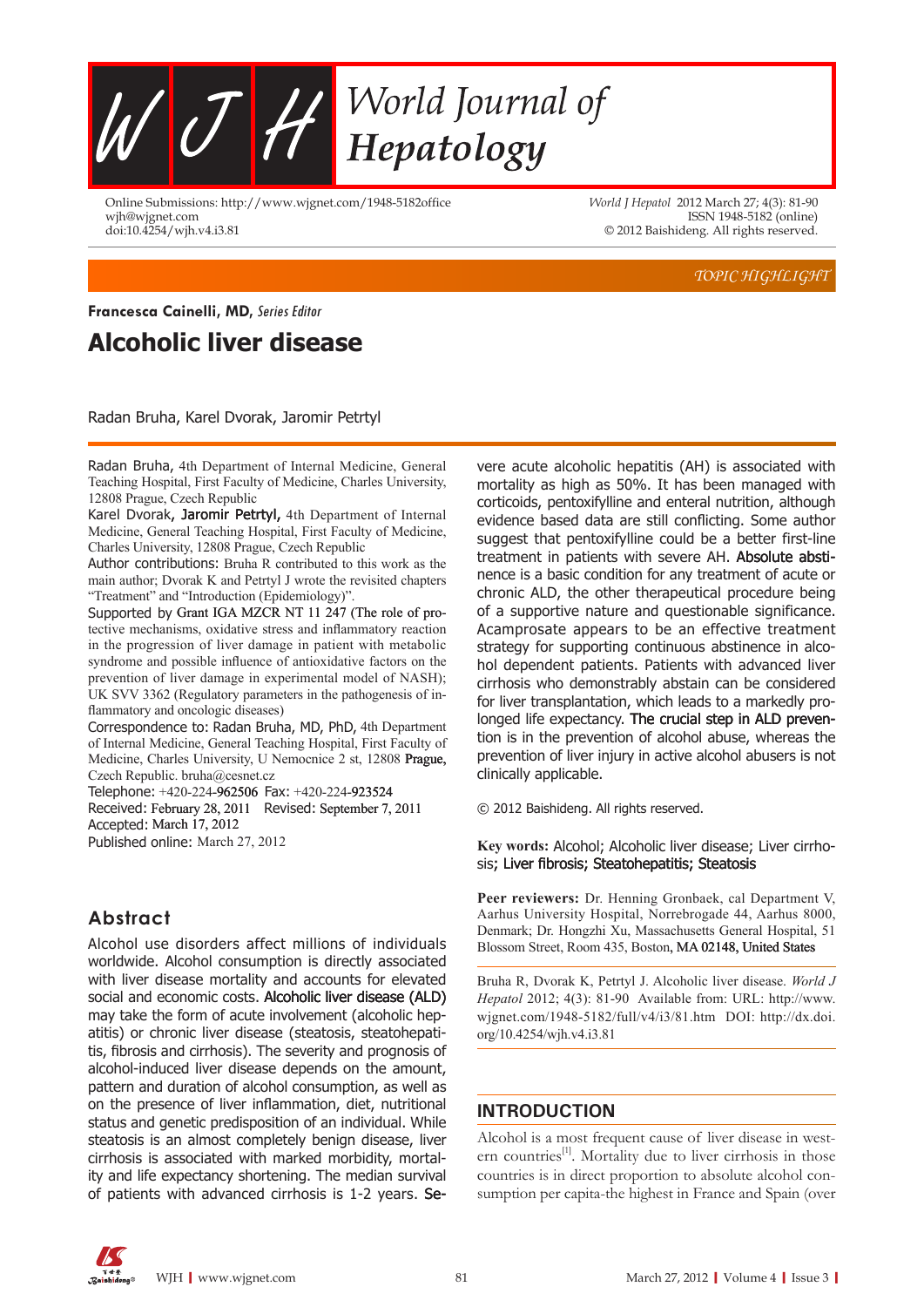30 deaths per a population of  $100000$  per year), the lowest in the northern European countries (up to 5 deaths per 100 000 inhabitants per year). In Central Europe, the figure is 15 deaths due to cirrhosis per  $100000$ . The highest mortality is in men aged 35-64 years, lower in women (Figure  $1$ )<sup>[2]</sup>. The past two to three decades have seen a stabilization if not a drop in the intake of alcohol in western countries, while a very adverse trend is reported from Eastern Europe and developing countries<sup>[3]</sup>.

In what is an alarming development, alcohol abuse also afflicts societies and nations without any "drinking tradition", such as in Asia. For example, in a crosssectional study of two rural communities in China (in which almost 10 000 inhabitants were interviewed for current and lifetime alcohol use) $^{[4]}$ , the age-standardized prevalence of lifetime alcohol dependence ranged from 4.8% to 11.8% in different regions. Unlike most western reports, alcohol dependence shows a higher prevalence than the abuse itself.

Coincidence with HIV infection is another attribute of alcohol abuse. This was described in India for example, where the recent increase in alcohol consumption in many sectors of the general population is coupled with strong evidence of the role of alcohol in the spread of HIV infection and other health risks<sup>[5]</sup>. An even more critical situation appears to have developed in Africa. Pithey *et al*<sup>[6]</sup> performed a systematic review of sub-Saharan African studies concerning the association between alcohol abuse and HIV infection. Their findings strongly support an association between the two factors. A Fisher *et al*<sup> $7$ ]</sup> study of high-risk African women showed, even after adjustment for demographic and employment variables, that drinkers were more likely to be HIV positive than non-drinkers (relative risk 2.1). Problem drinkers were also more likely to have engaged in several types of high-risk sexual behavior and to have other sexually transmitted infections, including HSV-2.

Many studies have shown that the amount of undiluted ("pure") alcohol consumed and the duration of that consumption are closely related to cirrhosis. According to some reports, cirrhosis does not develop below a lifetime alcohol consumption of 100 kg of undiluted alcohol<sup>[8]</sup>. This amount corresponds to an average daily intake of 30 grams of undiluted alcohol for 10 years. Heavy alcoholics consuming at least 80 g of alcohol per day for more than 10 years will develop liver disease at a rate of nearly 100%. A detailed study of 256 heavy drinkers admitted to hospital not because of liver complaints, found steatosis at a rate of 45%, steatohepatitis at 34%, steatohepatitis with cirrhosis at 10% and cirrhosis alone at 10% in their liver biopsies<sup>[9]</sup>. Formerly, 40-60 g of undiluted alcohol (i.e., 2-3 beers) per day used to be reported as a safe limit for men, less  $(20 \text{ g}/d)$  for women. Data from the "Dionysos" study show, however, that consumption of more than 30 g of pure alcohol daily, regardless of sex, already increases the risk of liver disease $[10]$ 



Figure 1 Mortality from cirrhosis in Czech Republic<sup>[2]</sup>.

For practical purposes, alcohol intake is rated by the count of "drinks". The National Institute on Alcohol Abuse and Alcoholism defines a standard drink as 11-14 g of alcohol, which corresponds to approximately one drink of 40% spirit, one glass of wine or one 0.33 l (12-oz) beer. Hence, a "safe" daily intake of alcohol should not be more than two "drinks". On the contrary, moderate ethanol consumption (mainly wine) may mean a reduced cardiovascular risk<sup>[11]</sup>, especially in women<sup>[12]</sup>.

Much the same applies to Asians. For example, in the Chinese population, the ethanol risk threshold for developing alcoholic liver disease (ALD) is 20 g per day with the risk increasing in proportion to the daily intake<sup>[13]</sup>. Those drinking 20 g of ethanol per day and for less than 5 years are safe from ALD. In this study of 1270 alcohol drinkers, obesity also increases the risk. Abstinence and weight reduction will directly improve the prognosis of ALD.

As for liver injury, it has been postulated for many years that the type of alcoholic beverage makes little, if any difference. Nevertheless, some authors have proposed that mortality from cirrhosis is associated with the consumption of spirits more strongly than with other alcoholic beverages $^{[14]}$ . It is not clear whether this effect can be put down to the drinkers' socio-behavioral characteristics or to increased toxicity of alcoholic beverages<sup>[15]</sup>.

ALD may take the form of acute involvement (alcoholic hepatitis) or chronic liver disease (steatosis, steatohepatitis, fibrosis and cirrhosis). Their progression also depends on the pattern of alcohol intake-drinking alcohol at mealtimes results in a lower risk of liver disease than consumption at other times; fitful, intermittent drinking is more sparing for the liver than a continuous supply of alcohol $^{[16]}$ .

Although ALD is a disease that displays an absolute requirement for a voluntary environmental exposure (the consumption of alcohol), many other factors, including genetic host system attributes, are involved in the ALD evolution and progression.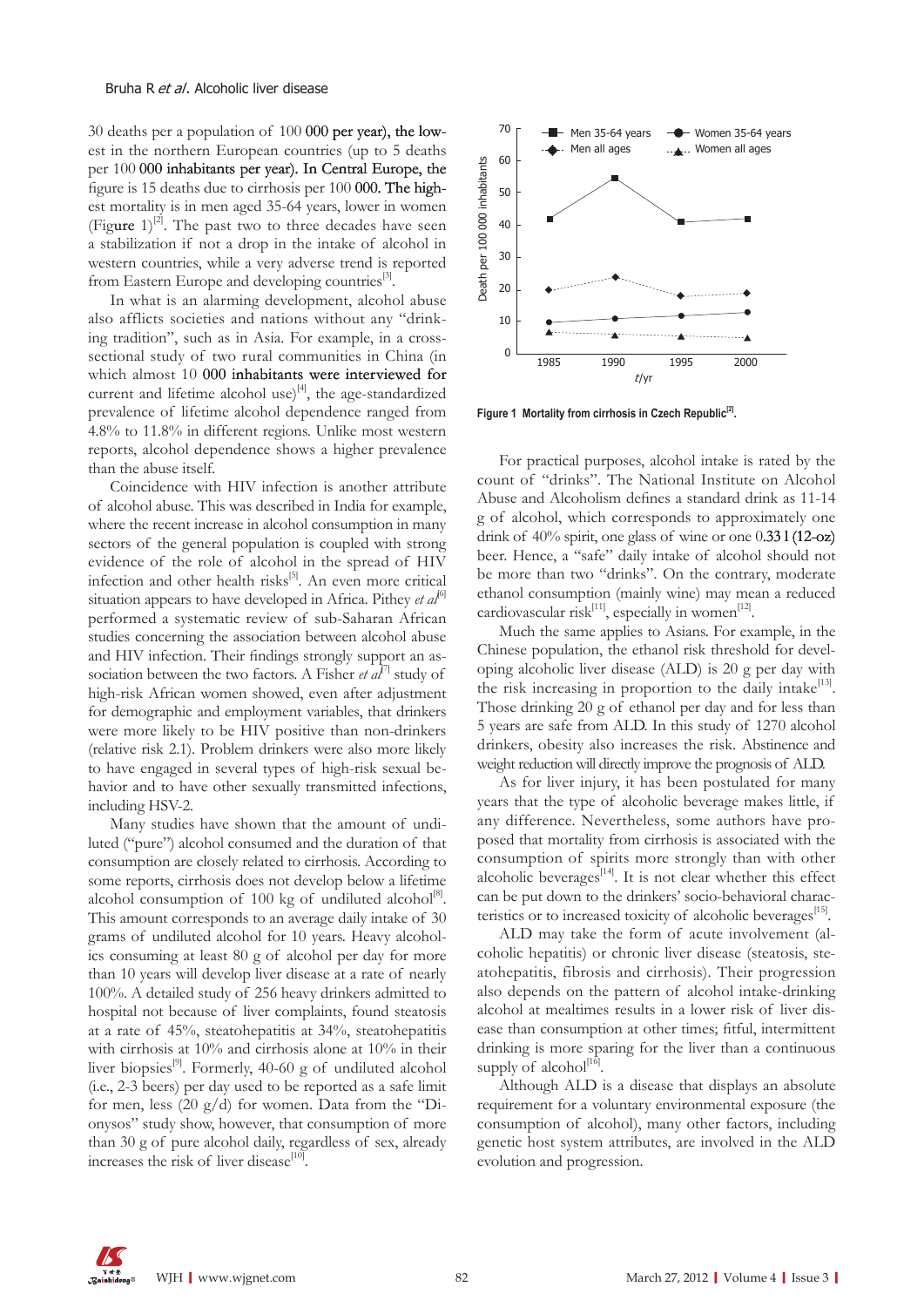

Figure 2 Pathogenesis of inflammatory changes in alcoholic liver disease<sup>[56]</sup>. ADH: Alcohol dehydrogenase; HSC: Hepatic stellate cell.

# **ETIOLOGY, PATHOGENESIS, NATURAL COURSE AND PROGNOSIS OF ALCOHOLIC LIVER DISEASE**

The liver is the main organ of alcohol metabolism. Alcohol is metabolized in the liver in three ways: (1) by the enzyme alcohol dehydrogenase  $(ADH)$ ; (2) by cytochrome P-4502E1 (CYP2E1); and (3) by mitochondrial catalase. Only the first two pathways are of practical significance-ADH finds use in the degradation of limited quantities of alcohol, while alcohol-induced CYP2E1 takes place in excessive alcohol intake. Apart from the liver, ADH is also present in the gastric mucosa and the assumption is that individuals with low gastric ADH activity are more susceptible to alcoholic liver disease. This may also help to explain why women who have decreased gastric ADH activity $[17]$  are more susceptible to developing alcoholic liver disease.

Both enzymes convert alcohol to acetaldehyde, which is in part responsible for the liver injury too. However, the process of liver injury is much more complex (Figure 2)-resulting from biochemical, genetic, cellular, immunological and humoral disorders in connection with the intake and metabolism of excessive quantities of alcohol. A major role is played there by oxidative stress (which is mainly due to alcohol-induced CYP2E1), by simultaneous shortage of antioxidants in the hepatocytes and, last but not least, by acetaldehyde alone and altered balance of many cytokinesmainly tumor necrosis factor (TNF)- $\alpha$ <sup>[18]</sup>. Changes in lipid

metabolism and in adipose tissue also enhance the process of liver injury<sup>[19]</sup>. All above mentioned changes result in the injury of cell membranes and organelles (especially mitochondria). The mechanisms of hepatocytic damage due to excessive intake of alcohol show some similarity to changes seen in non-alcoholic steatohepatitis, except that the primary insult is different $^{[20]}$ .

Individual susceptibility is another factor to take into account; moreover, any other liver involvement such as viral hepatitis<sup>[21]</sup> or metabolic disease adds to the risks of alcoholism, as does obesity and metabolic syndrome<sup>[22]</sup>.

In fact, alcoholics were clearly shown to have an increased prevalence of HCV when compared with nonalcoholics and this combination synergistically accelerates liver injury<sup>[23]</sup>. As for alcohol influence on the liver, the caloric intake should also be taken in account. Increased caloric intake leads to excessive fat deposition and obesity in some patients and can aggravate the liver injury<sup>[24]</sup>.

Of late, there has been an influx of information on correlations between genetic polymorphisms of alcoholmetabolizing enzymes and alcoholic liver disease<sup>[25]</sup>. The genetics of ALD development involves an inherited predisposition to alcohol dependence, as well as the resulting development of liver injury<sup>[26]</sup>. Family studies have established an important role of genetics in alcohol dependence. To date, only two genes, which are involved in alcohol metabolism, have shown significant involvement. The alcohol dehydrogenase ADH1B\*1 allele was found to be associated with an approximately threefold increase in alcohol dependence and the aldehyde dehy-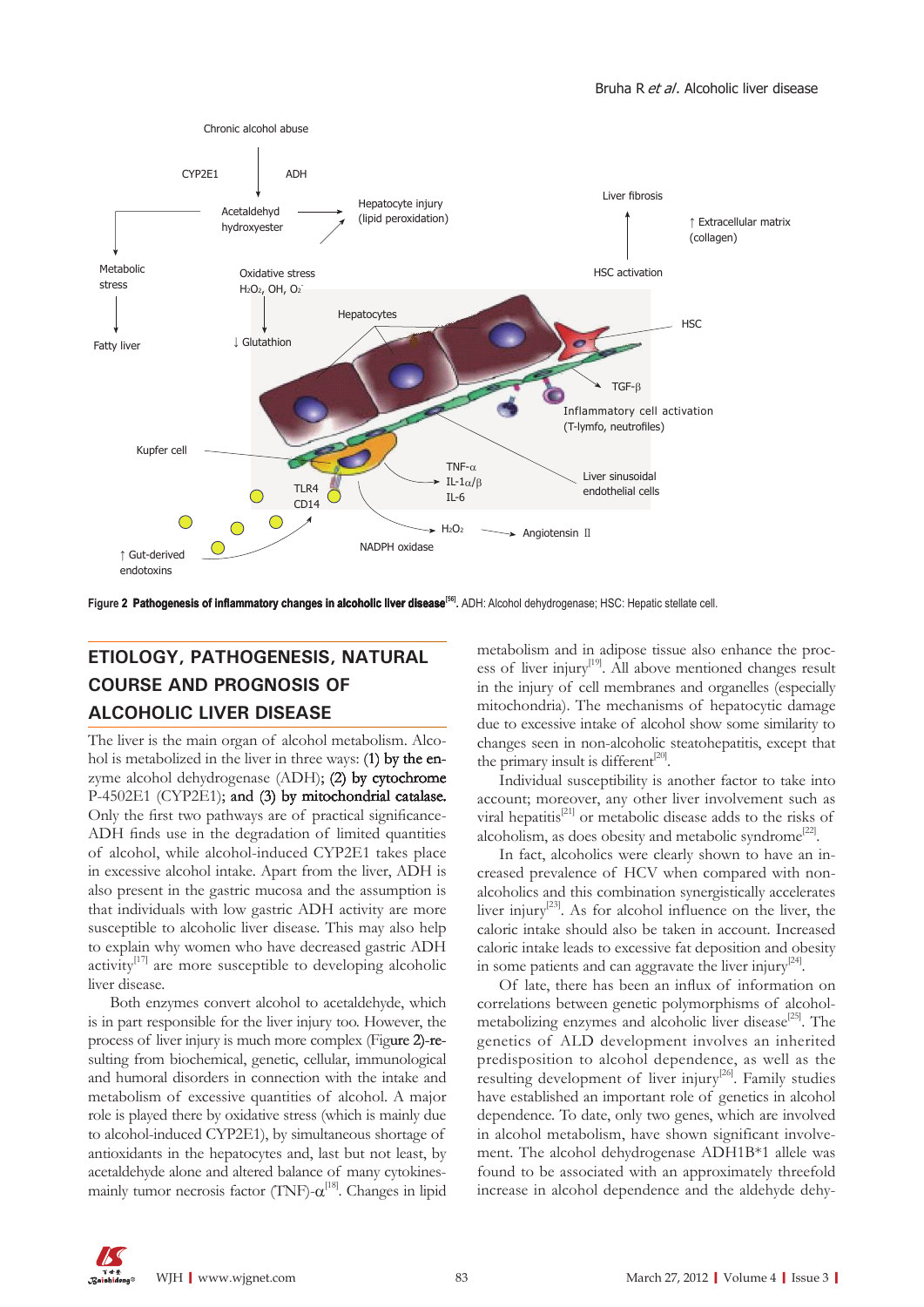

**Figure 3 Spectrum of alcoholic liver disease.** 

drogenase ALDH2\*2 allele was found to be instrumental in a 10-fold reduction of the alcohol dependence risk<sup>[27]</sup>. This association was described in Asian populations $^{[28]}$ . Also reported have been links between alcohol dependence and certain genetic polymorphisms of genes for the GABA receptor or some other neuropeptides $^{[29]}$ .

Although most heavy drinkers do develop fatty liver, only a minority progress to liver cirrhosis, suggesting that some other genetic or environmental factors are important for the disease progression. Evidence of genetic involvement in the progression of alcoholic fatty liver to advanced ALD comes from a twin study. The rate of alcoholic cirrhosis was described to be significantly higher in monozygotic twins than in dizygotic twins (16.9% *vs* 5.3%, respectively)<sup>[30]</sup>. A study of genes involved in alcohol metabolism (e.g., alcohol and aldehyde dehydrogenase and cytochrome P450 2E1) and genes associated with inflammation (e.g., TNF- $\alpha$  and interleukin-10) proved to be inconclusive, with several allelic associations detected but not verified in follow-up studies<sup>[31]</sup>. The Asian population's hypersensitivity to alcohol could be put down to polymorphisms of genes for the enzymes ADH and CYP2E1. Perhaps the most compelling genetic finding for advanced ALD risk involves the immune regulatory cytotoxic T lymphocyte antigen-4 gene, in which homozygosity for the A49G polymorphism was found to confer a significant risk of alcoholic cirrhosis (odds ratio 3.5) in Italians<sup>[32]</sup>. However, this finding has yet to be confirmed in follow-up studies.

Polymorphisms for TNF- $\alpha$  co-responsible for an increased risk of liver disease have been discovered in a similar way<sup>[33]</sup>. For the time being, though, we do not know how to make use of this new knowledge in routine practice.

Malnutrition is another clinical situation with an impact on the evolution of ALD. Heavy alcohol drinkers often lack proper diets or consume diets which are compromised in various nutrients, such as proteins, polyunsaturated fatty acids and vitamins<sup>[34]</sup>.

Liver steatosis is the most frequent primary change in chronic alcohol abuse. Changes associated with alcohol metabolism may subsequently trigger an inflammatory



**Figure 4 Dynamic process of alcoholic liver disease.�** ALD: alcoholic liver disease.

reaction, resulting in alcoholic hepatitis or chronic liver disease (Figure 3).

Liver disease in alcohol abusers is more likely to take the form of chronic changes (steato-hepatitis and fibrosis), leading to cirrhosis later in life. The spectrum of histological findings can be described as a dynamic process<sup>[35]</sup> (Figure 4). Simple steatosis is reversible after a number of weeks of abstinence; steatohepatitis, a condition seen in only some alcoholics, is a fibrogenic process which can induce changes leading to cirrhosis. Steatohepatitis is also reversible, although a certain degree of fibrosis may persist. The reversibility of steatohepatitis or even fibrosis in humans is well documented by trials on the treatment of chronic hepatitis  $C^{36]}$  and experimentally on NASH models[37]. Steatohepatitis, in particular, often coincides with liver cirrhosis in active alcoholics and is a frequent cause of decompensation of cirrhosis<sup>[38]</sup>.

Simple steatosis is regarded as a benign condition; nevertheless, given continued abuse, it too, can induce fibrogenesis<sup>[39]</sup>; in any case, up to  $20\%$  of the patients with simple steatosis are likely to develop fibrosis or cirrhosis within a period of ten years $[40]$ . The prognosis of a patient with cirrhosis depends mainly on the presence of complications because of portal hypertension and continued abuse of alcohol. Abstainers with decompensated cirrhosis have a five year survival at a rate of 60% against the 30% survival rate in those who continue in the abuse $[41]$ .

Severe alcoholic hepatitis, although relatively rare, has a death rate of up to 50%. Identifying individuals with a high mortality risk is crucial in the management of acute alcoholic hepatitis. Multiple prognostic factors were studied over the last decade, including Child-Pugh classification (CTP), Maddrey score (bilirubin mg/dL +  $4.6 \times$  prothrombin time)<sup>[42]</sup> and others. The MELD score was found a more valuable model than CTP or the Maddrey score in the detection of high risk patients admitted with alcoholic hepatitis<sup>[43]</sup>. Alternatively, the more recent Glasgow alcoholic hepatitis score could be used<sup>[44]</sup>. A Glasgow score exceeding 9 points is associated with poor prognosis (Table 1).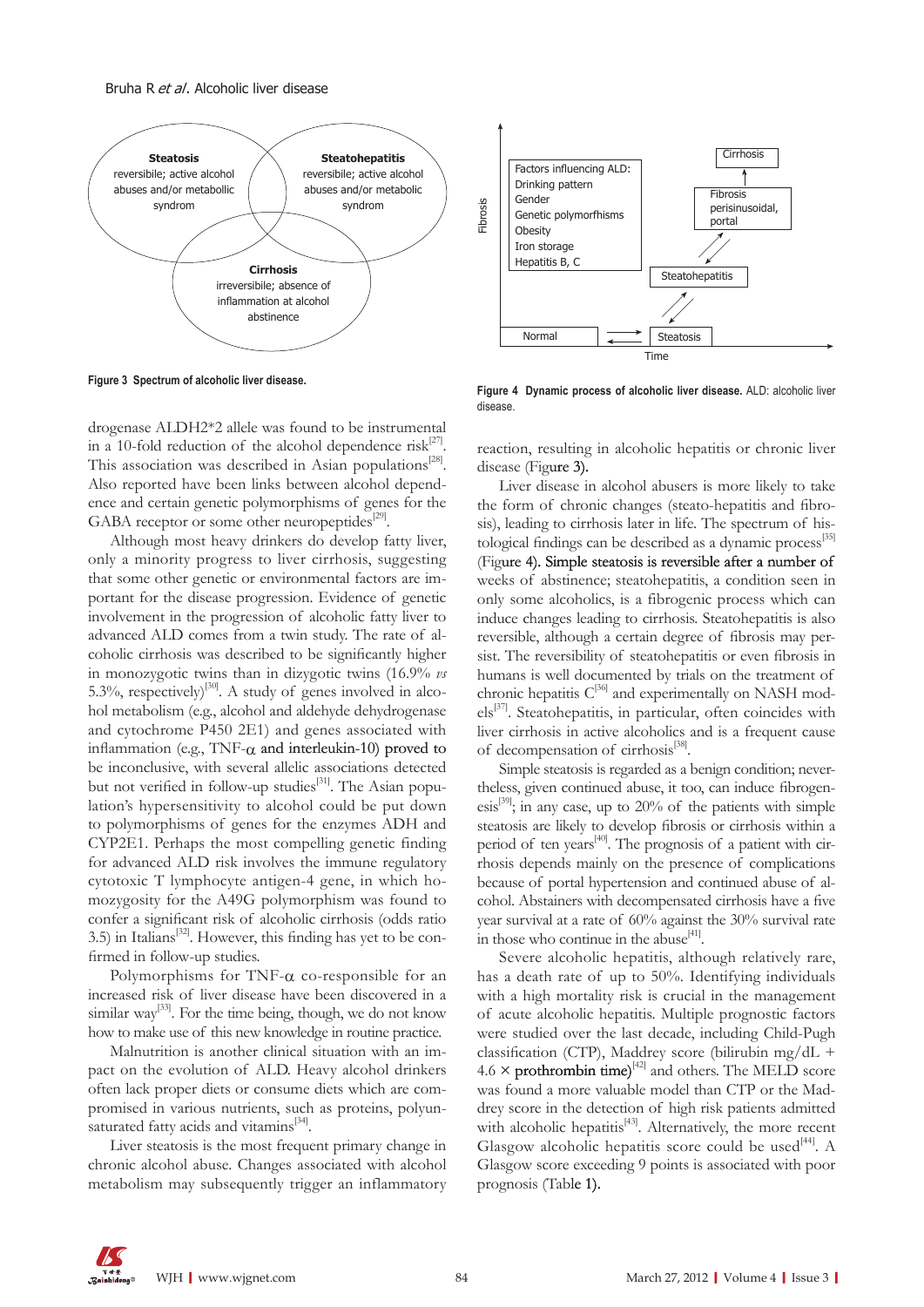| Table 1 Glasgow alcoholic hepatitis score <sup>[44]</sup> |       |                |       |
|-----------------------------------------------------------|-------|----------------|-------|
| Parameter/score                                           | 1     | 2              |       |
| Age $(yr)$                                                | < 50  | $\geqslant 50$ | -     |
| Leucocytes $(10^9/L)$                                     | < 15  | $\geqslant$ 15 | -     |
| Urea $(mmol/L)$                                           | < 5   | $\geqslant 5$  |       |
| <b>INR</b>                                                | < 1.5 | $1.5 - 2$      | > 2   |
| Bilirubin $(\mu mol/L)$                                   | < 125 | 125-250        | > 250 |

The score is to be added to each parameter, the sum total being between 5 and 12 points. The value of 9 and higher implies poor prognosis in alcoholic hepatitis. INR: International normalised ratio.

### **CLINICAL MANIFESTATION AND LABORATORY FINDINGS**

Patients with steatosis are usually symptom-free; they may have slightly elevated liver function tests and enlarged liver (both are often discovered accidentally during examination for other reasons).

In the stage of acute alcoholic hepatitis, there may be nausea, loss of appetite, gradual loss of weight, icterus and other symptoms of liver dysfunction (prolonged prothrombin time, hypoalbuminemia, ascites, and hepatic encephalopathy). Patients with alcoholic hepatitis usually show increased liver test results, including gammaglutamyl transferase (GGT), hypergammaglobulinemia and enlarged liver.

Sonography is the basic imaging technique for liver examination. Liver biopsy, while not always necessary, can help to differentiate simple steatosis from steatohepatitis, fibrosis or incipient cirrhosis. Precise definition of the liver fibrosis stage is essential for management and prognosis in clinical practice. Recently, blood markers and instrumental methods have been proposed for non-invasive assessment of liver fibrosis<sup>[45]</sup>. However, there are still some doubts as to their implementation in clinical use. Non-invasive examination with transient elastography takes advantage of the fibrotic liver tissue ability to change the velocity of ultrasound propagation. The results of this method correlate well with the bioptically proved degree of fibrosis<sup>[46]</sup>. Similar results could be obtained from a combination of biochemical and clinical parameters of fibrosis. As for the clinical picture, the state of alcoholic liver cirrhosis shows no difference from cirrhosis of other etiology<sup>[38]</sup>.

## **ASSESSMENT OF ACTIVE ALCOHOL ABUSE**

Assessment of continued alcohol abuse in patients with alcoholic liver disease is essential for their treatment as well as prognosis. Those with alcoholic cirrhosis also make up a significant part of patients indicated for liver transplantation (30%-50%), bearing in mind that abstinence is an essential condition for considering this treatment. Continued alcohol abuse is evaluated on the basis of clinical history, psychological examination and

laboratory testing. Thorough clinical and psychological examination is the crucial condition for alcohol abuse diagnosis. Regarding the clinical history, the diagnosis of alcohol abuse and dependence was substantially improved by implementation of simple methods such as a single question inquiring how often the maximum daily alcohol limit has been exceeded<sup>[47]</sup>. Other clinical screening tools such as the need to cut down, annoyed by criticism, guilty about drinking need for an eye-opener in the morning (CAGE), and the alcohol use disorders identification test (AUDIT-C) are also very easy to apply<sup>[48]</sup>. With the CAGE questionnaire, two positive answers indicate alcohol dependence with a sensitivity of more than 70% and specificity of more than 90%. The AUDIT-C screening thresholds for the detection of alcohol abuse are  $\geq 4$ points for men (sensitivity 86%, specificity 89%) and  $\geq$ 3 points for women (sensitivity 73%, specificity 91%).

As for laboratory tests, continued abuse can be read from higher GGT values, increased AST/ALT ratio or an increased volume of red blood cells (MCV). In advanced liver cirrhosis, however, the values of hepatic enzymes fall short of sufficient sensitivity or specificity levels. More information about the actual abuse of alcohol can be derived from the percentage of carboxy-deficient transferrin estimation (%CDT) in serum or ethyl glucuniversity contractor  $(60.21)$  in securit or empty glue-<br>uronide in urine or hair<sup>[49]</sup>. A CDT value greater than 2.8% has a 79% sensitivity and 92% specificity for active alcohol abuse detection in patients with advanced cirrhosis<sup>[50]</sup>.

#### **PREVENTION OF ALD**

Prevention of or treatment for alcohol abuse are crucial steps in the prevention of ALD<sup>[51]</sup>. Alcohol dependence is a chronic relapsing medical disorder which is treatable when efficacious medicines are added to enhance the effects of psychosocial treatment. Medication with, e.g., naltrexone and acamprosate showed mixed results in previous clinical trials<sup>[52]</sup>. Rősner *et al*<sup>[53]</sup> recently performed a meta-analysis to determine the efficacy and tolerability of acamprosate in comparison with placebo and other pharmacological agents. Almost 7000 patients in 24 double-blind randomised controlled trials were evaluated. Compared to placebo, acamprosate was shown to significantly reduce the risk of any drinking (RR 0.86) and to significantly increase the cumulative abstinence duration. The only side effect that was more frequently reported under acamprosate than with placebo was diarrhea. The authors of this Cochrane review conclude that acamprosate appears to be an effective and safe treatment strategy for supporting continuous abstinence after detoxification in alcohol dependent patients. Indeed, without a pharmacological adjunct to psychosocial therapy, the clinical outcome is poor, with up to 70% of patients resuming drinking within one year<sup>[54]</sup>.

The prevention of liver injury in active alcohol abusers is not clinically applicable. For example, in an experiment, the addition to the diet of polyunsaturated fatty acids prevented alcohol-induced fatty liver and mitochon-

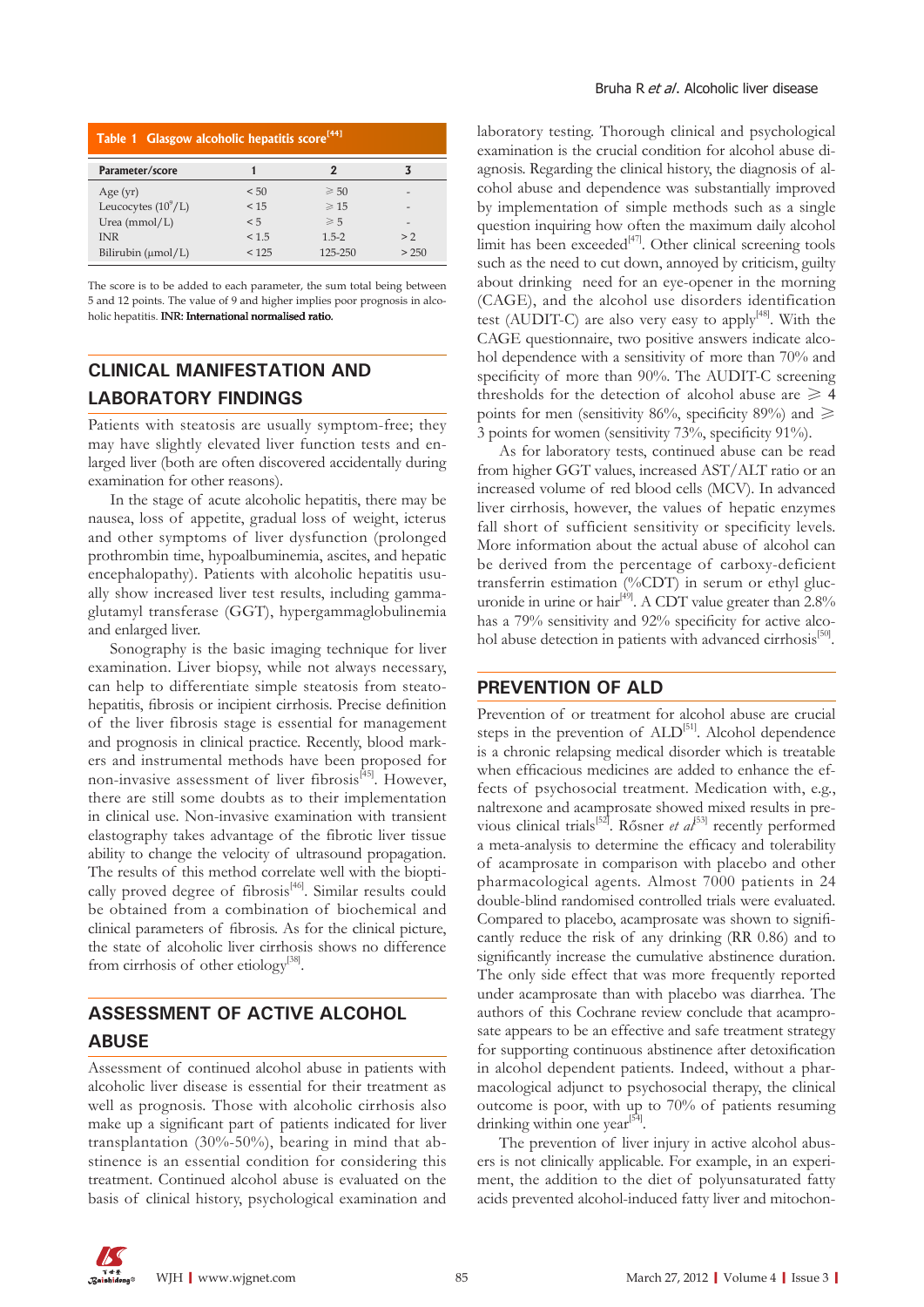#### Bruha R et al. Alcoholic liver disease



**Figure 5 Kaplan-Meier survival analysis relative to the modified Mad drey discriminant function (mDF) (A) and the Glasgow alcoholic hepatitis score (GAHS) (B).** The Glasgow score was developed on 241 patients and validated on 195 separate patients<sup>[44]</sup>.

drial dysfunction in an animal model of ALD by protecting various mitochondrial enzymes, most likely through reducing oxidative/nitrosative stress<sup>[55]</sup>. The clinical use of similar medicaments would probably be always hampered by alcohol abusers´ failure to comply.

#### **TREATMENT**

Absolute abstinence is essential to consider any treatment for alcoholic liver disease. Even major changes, including cirrhotic restructuring, may show partial regression during total abstinence<sup>[56]</sup>. Portal hypertension declines and even regression of esophageal varices have been reported in abstainers. This, however, appears to have resulted from the remission of inflammatory changes and steatosis rather than from regressing fibrosis or cirrhosis. Sustained abstinence markedly improves the patient's prognosis in any phase of the liver disease<sup>[57]</sup>, prevents the progression of the disease and fibrosis and, probably, also the development of hepatocellular carcinoma<sup>[58]</sup>.

Pharmacotherapy of liver disease has but a supportive and rather dubious relevance. Treatment with silymarin, essential phospholipids or vitamin preparations was very popular in the past. Since an oxidative stress has been implicated in the pathophysiology of hepatic insult, the use of natural compounds with anti-oxidant properties represents an extremely popular therapeutic option for the treatment of liver disease. One such phytochemical,

resveratrol, is remarkable as it is known as a major constituent of an alcoholic beverage, red wine. Resveratrol was shown to prevent liver injury by means of scavenging free radicals and inflammatory cytokines in experimental studies<sup>[59]</sup>. Its clinical utilization, though, is still far away. There are no conclusive data to prove the efficacy of any antioxidant medicaments for longer survival time or improved clinical conditions in the treatment of ALD. These are mostly cases of rather costly placebo. In contrast, dietary readjustment in the sense of sufficient energy intake and adequate supply of proteins is of value because malnutrition is a very poor prognostic factor in liver diseases<sup>[60]</sup>. What has been described as "liver diet" with increased supply of saccharides at the restriction of proteins and fats has no substantiation. Appropriate caloric intake with sufficient supply of proteins and polyunsaturated fats is important $[34,61]$ 

Severe alcoholic hepatitis has been treated with corticoids in many trials, with the best results in patients with hepatic encephalopathy, Maddrey score > 32 or Glasgow score  $> 9^{62}$ . The Glasgow score is very simple to evaluate and its prognostic value is also greater than that of any other classification (Figure 5). The corticoid dose in that case is 40 mg prednisolone per day. The side effects of glucocorticosteroids must be also taken into consideration, as some patients on glucocorticosteroids experience adverse effects, mainly in the form hyperglycemia, Cushing's syndrome and increased risk of infection<sup>[63]</sup>. Despite the fact that the available trials are rather heterogeneous and some authors do not recommend the use of steroids in alcoholic hepatitis, recently published data emphasize the effect of corticosteroids on short-term survival of patients with severe alcoholic hepatitis<sup>[64]</sup>, particularly in those with Maddrey score > 32.

Some trials and reviews of pentoxifylline (PTX) have shown a better risk/benefit profile than that of steroids and suggested that PTX could be a better first-line treatment in patients with severe AH. The efficacy of PTX in severe AH was first demonstrated by Akrividais *et al*<sup>65]</sup> in 2000 on a group of 101 patients with severe AH. 24.5% of the patients who received PTX died during their index hospitalization, compared to a 46.1% mortality in the placebo group ( $P = 0.037$ ). Remarkably, hepatorenal syndrome was the cause of death in 50% of patients on PTX compared to 91.7% of the HRS-related deaths in the placebo group  $(P = 0.009)$ . According to the authors, the benefit appears to be related to a significant decrease in the risk of developing hepatorenal syndrome. In fact, renal dysfunction is frequent in patients with severe alcoholic hepatitis and, it seems, could be prevented with  $PTX^{[66]}$ .

Even in direct comparison with corticosteroids in a randomized trial, pentoxifylline was found to be superior to prednisolone for the management of severe alcoholic hepatitis regarding reduced mortality, improved risk-benefit profile and renoprotective effect<sup>[67]</sup>. Nevertheless, this observation should be confirmed on a larger cohort of patients<sup>[68]</sup>. A recent study by Lebrec *et al*<sup>[69]</sup> stopped short of confirming the effect of PTX on better survival but,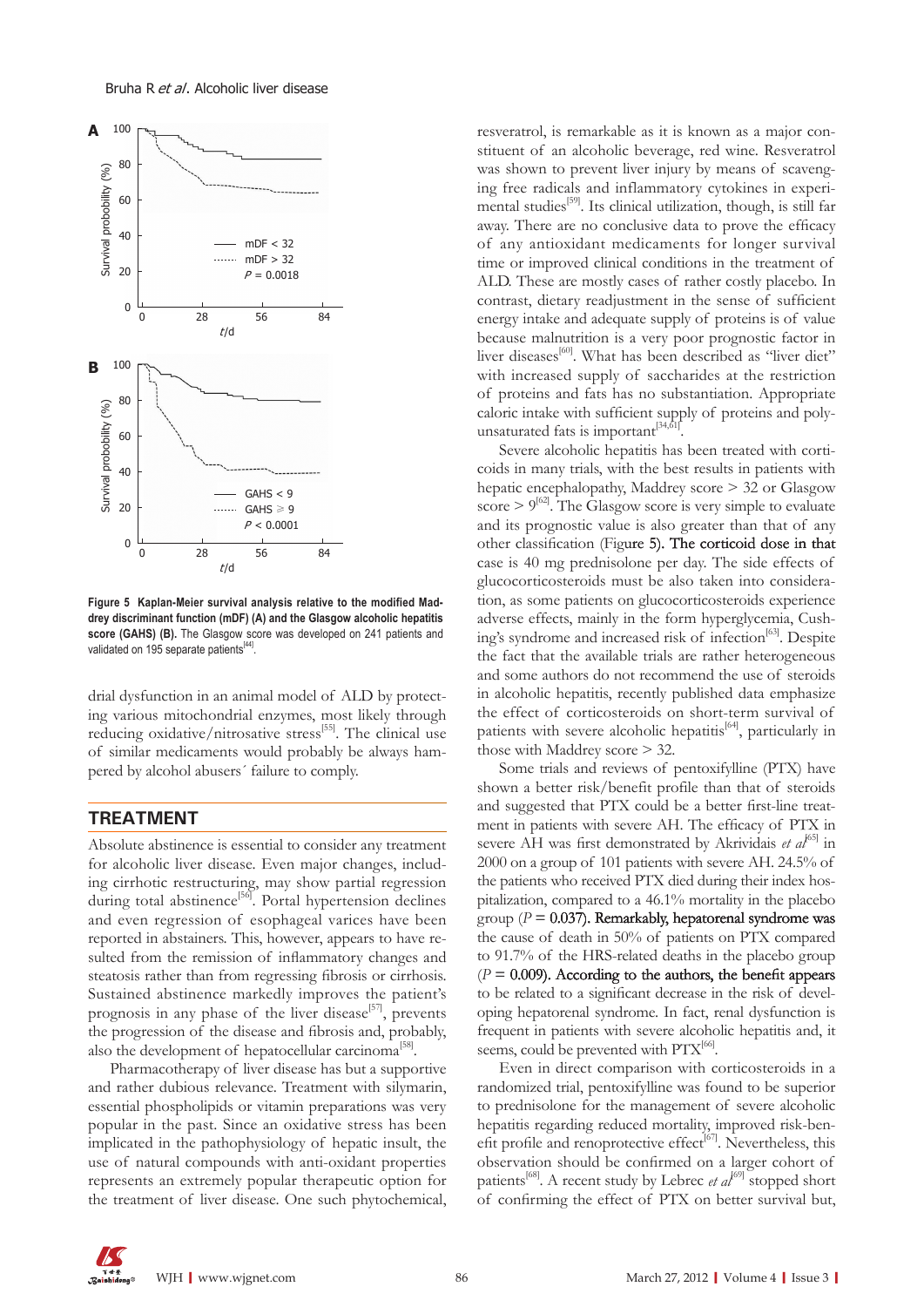unlike a previous study, only Child-Pugh class C patients were included. However, the study did confirm a reduced risk of complications, such as bacterial infection, renal insufficiency, hepatic encephalopathy or gastrointestinal hemorrhage in patients treated with PTX compared to placebo.

Some centers recommend the use of PTX as the routine first line treatment of severe alcoholic hepatitis at a dose of 400 mg orally 3 times daily for a period of at least 4 wk[70]. They point to its safety, low cost and scope for long-term treatment. Significantly enough, the sweeping use of PTX as a first-line option is not generally recommended $^{[71]}$  and steroids should be used in patients with severe alcoholic hepatitis. Pentoxifylline could be used in patients with ineffectiveness or contraindications to steroids. The combination of pentoxifylline and steroids waits for clinical evaluation.

Biological treatment with anti- TNF- $\alpha$  antibodies fell short of expectations<sup>[72,73]</sup> so it can no longer be recommended for the management of alcoholic hepatitis $[74]$ .

Many studies with diverse conclusions have been published on the subject of nutrition and alcoholic hepatitis. In general, patients with alcoholic liver disease are frequently malnourished, a condition which worsens the prognosis<sup>[75]</sup>. However, the situation is not all that easy, as the spectrum of nutritional status in these patients may range from severe malnutrition to morbid obesity. The nutritional intervention on an outpatient basis depends on the degree of malnutrition, obesity and cooperation. In general, supplementation of multivitamins, folic acid and thiamine could be of value in chronic alcohol abuse, but data in the relevant literature are limited. Night-time nutritional supplements (approximately 700 kcal/d) may prevent muscle wasting and improve lean muscle mass in patients with liver cirrhosis<sup>[76]</sup> and should be considered, also relative to alcoholic hepatitis in patients with evidence of liver cirrhosis.

More data are available regarding the treatment of severe alcoholic hepatitis by enteral nutrition. The benefit of tube-feeding over the regular diet was demonstrated previously[77]. Patients on tube-fed nutrition had improved PSE scores, bilirubin and antipyrine clearance.

Many reviews and recommendations refer to a study by Cabre *et al*<sup>[78]</sup>, which clearly demonstrated the efficacy of tube-fed nutrition. In their multi-center study, 71 patients with severe alcoholic hepatitis were randomized to receive 40 mg/d prednisolone or enteral tube feeding for 28 d and were followed up for 1 year. Mortality during the treatment was similar in both groups but during the follow-up significantly higher with steroids (37%  $\nu s$  8%;  $P = 0.04$ ), mainly because of infections with steroid treatment. The authors concluded that, unlike steroids, enteral nutrition had similar short-term mortality rates, improved 1 year mortality rates and reduced infectious complications. While some studies refrain from confirming any favorable effect of enteral feeding on survival, the implementation of tube-feeding in the treatment of acute alcoholic hepatitis is generally accepted $[79]$ . There are only inconsistent data concerning the use of parenteral nutrition.

Despite the progress in the treatment of severe acute alcoholic hepatitis, the prognosis is still poor.

Alcoholic cirrhosis as such is treated in the same way as cirrhosis of other etiology; in particular, with adequate nutrition, bone disease prevention and prevention or treatment of liver cirrhosis complications (e.g., bleeding from esophageal varices, ascites, spontaneous bacterial peritonitis, hepatic encephalopathy)<sup>[80]</sup>.

Quite a few medicinal products were tested for the treatment of alcoholic cirrhosis: antiphlogistics/propylthiuracil[81], colchicine[82], antioxidants/silymarin[83,84] and also phosphatidylcholine<sup>[85]</sup>. However, none of these were found to have a favorable effect on survival time and none are recommended for this particular indication any longer. Medicaments with a direct antifibrotic effect are still under evaluation<sup>[86]</sup>.

Patients with advanced cirrhosis can be considered for liver transplantation, provided they are total abstainers<sup>[87]</sup>. In such cases, a five year post-transplantation survival can reach anything up to  $85\%^{[88]}$ .

#### **CONCLUSION**

Long-term intake of more than 30 g of absolute alcohol per day increases the risk of alcoholic liver disease; liver disease is nearly certain in long-term consumption in excess of 80 g of absolute alcohol per day. Alcoholic liver disease may take the chronic form (steatosis, steatohepatitis, fibrosis, cirrhosis) or that of acute hepatitis. Steatosis is fully reversible, which does not apply to the other conditions; cirrhosis is associated with a markedly shortened life expectancy. The results of laboratory testing in alcoholic liver disease usually include: increased GGT, AST/ALT ratio greater than 2 and increased MCV. Sonography will reveal enlarged liver and signs of steatosis. Absolute abstinence is an essential therapeutic precaution; no hepatoprotective treatment has been shown to improve the course of the disease. Likewise, there is no medicine that would demonstrably "protect" from the effects of alcohol.

The clinical course of severe alcoholic hepatitis could be improved with corticoids, enteral nutrition and pentoxifylline, although more clinical data are necessary to standardize or combine this treatment.

Patients with advanced cirrhosis should be considered for liver transplantation, provided they are verifiable abstainers.

#### **REFERENCES**

- 1 **Sherlock S,** Dooley J. Diseases of the Liver and Biliary System. 11th ed. Oxford: Blackwell Publishing, 2002: 381-398
- 2 **Bosetti C**, Levi F, Lucchini F, Zatonski WA, Negri E, La Vecchia C. Worldwide mortality from cirrhosis: an update to 2002. *J Hepatol* 2007; **46**: 827-839
- 3 **Caballeria J.** Epidemiological aspects of alcoholic liver disease. In: Rodes J, Benhamou JP, Blei A, Reichen J, Mario Rizzetto, editors. Textbook of Hepatology. Oxford: Blackwell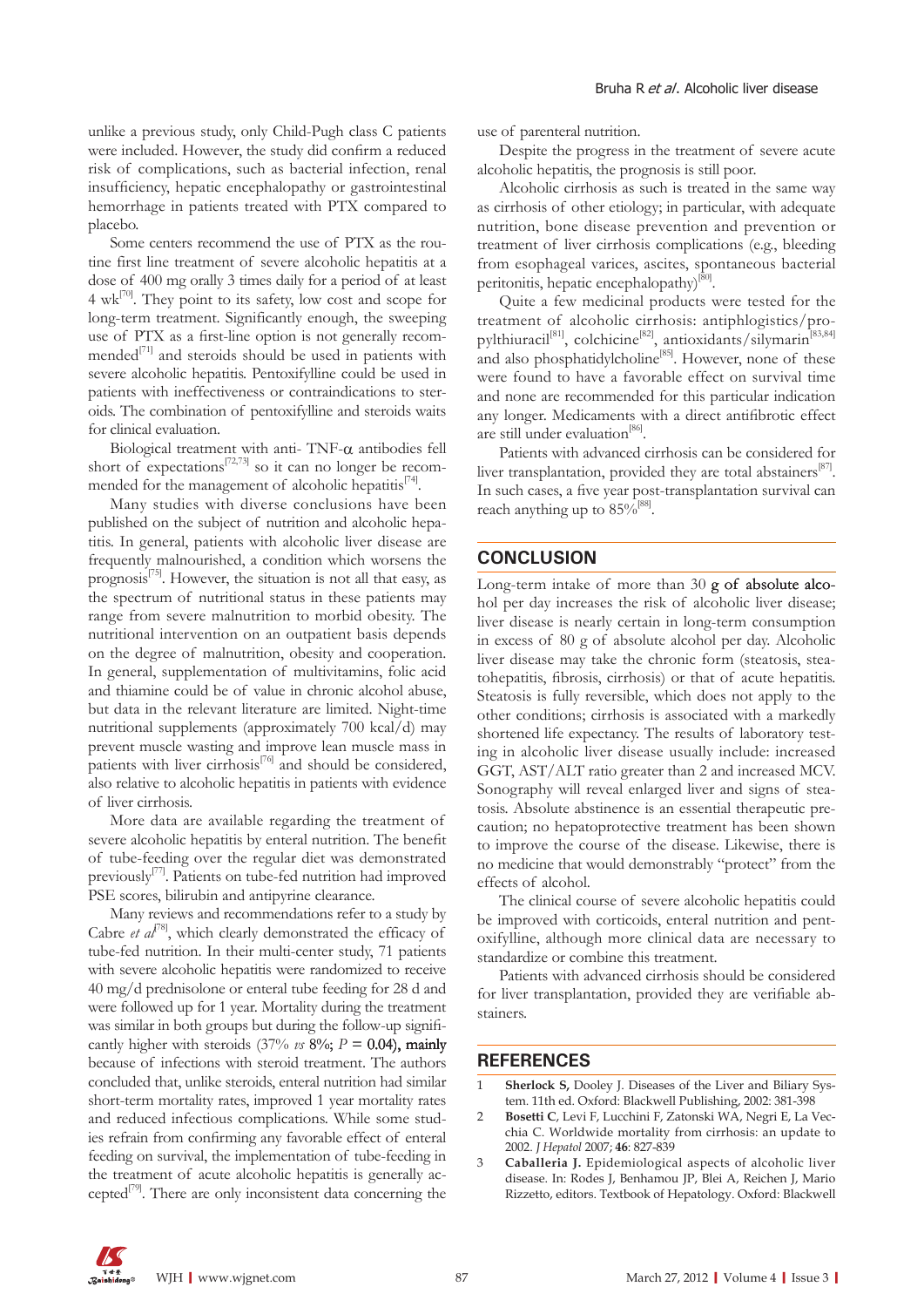Publishing, 2007: 1129-1134

- 4 **Zhou L**, Conner KR, Phillips MR, Caine ED, Xiao S, Zhang R, Gong Y. Epidemiology of alcohol abuse and dependence in rural chinese men. *Alcohol Clin Exp Res* 2009; **33**: 1770-1776
- 5 **Sharma HK**, Tripathi BM, Pelto PJ. The evolution of alcohol use in India. *AIDS Behav* 2010; **14** Suppl 1: S8-S17
- 6 **Pithey A**, Parry C. Descriptive systematic review of Sub-Saharan African studies on the association between alcohol use and HIV infection. *SAHARA J* 2009; **6**: 155-169
- 7 **Fisher JC**, Cook PA, Sam NE, Kapiga SH. Patterns of alcohol use, problem drinking, and HIV infection among high-risk African women. *Sex Transm Dis* 2008; **35**: 537-544
- 8 **Bellentani S**, Tiribelli C. The spectrum of liver disease in the general population: lesson from the Dionysos study. *J Hepatol* 2001; **35**: 531-537
- 9 **Barrio E**, Tomé S, Rodríguez I, Gude F, Sánchez-Leira J, Pérez-Becerra E, González-Quintela A. Liver disease in heavy drinkers with and without alcohol withdrawal syndrome. *Alcohol Clin Exp Res* 2004; **28**: 131-136
- 10 **Bellentani S**, Saccoccio G, Costa G, Tiribelli C, Manenti F, Sodde M, Saveria Crocè L, Sasso F, Pozzato G, Cristianini G, Brandi G. Drinking habits as cofactors of risk for alcohol induced liver damage. The Dionysos Study Group. *Gut* 1997; **41**: 845-850
- 11 **Snow WM**, Murray R, Ekuma O, Tyas SL, Barnes GE. Alcohol use and cardiovascular health outcomes: a comparison across age and gender in the Winnipeg Health and Drinking Survey Cohort. *Age Ageing* 2009; **38**: 206-212
- 12 **Harriss LR**, English DR, Hopper JL, Powles J, Simpson JA, O'Dea K, Giles GG, Tonkin AM. Alcohol consumption and cardiovascular mortality accounting for possible misclassification of intake: 11-year follow-up of the Melbourne Collaborative Cohort Study. *Addiction* 2007; **102**: 1574-1585
- 13 **Lu XL**, Luo JY, Tao M, Gen Y, Zhao P, Zhao HL, Zhang XD, Dong N. Risk factors for alcoholic liver disease in China. *World J Gastroenterol* 2004; **10**: 2423-2426
- 14 **Roizen R**, Kerr WC, Fillmore KM. Cirrhosis mortality and per capita consumption of distilled spirits, United States, 1949-94: trend analysis. *BMJ* 1999; **319**: 666-670
- 15 **Kerr WC**, Fillmore KM, Marvy P. Beverage-specific alcohol consumption and cirrhosis mortality in a group of Englishspeaking beer-drinking countries. *Addiction* 2000; **95**: 339-346
- 16 **Marugame T**, Yamamoto S, Yoshimi I, Sobue T, Inoue M, Tsugane S. Patterns of alcohol drinking and all-cause mortality: results from a large-scale population-based cohort study in Japan. *Am J Epidemiol* 2007; **165**: 1039-1046
- 17 **Frezza M**, di Padova C, Pozzato G, Terpin M, Baraona E, Lieber CS. High blood alcohol levels in women. The role of decreased gastric alcohol dehydrogenase activity and firstpass metabolism. *N Engl J Med* 1990; **322**: 95-99
- 18 **Yin M**, Wheeler MD, Kono H, Bradford BU, Gallucci RM, Luster MI, Thurman RG. Essential role of tumor necrosis factor alpha in alcohol-induced liver injury in mice. *Gastroenterology* 1999; **117**: 942-952
- 19 **Donohue TM**. Alcohol-induced steatosis in liver cells. *World J Gastroenterol* 2007; **13**: 4974-4978
- 20 **Song Z**, Zhou Z, Deaciuc I, Chen T, McClain CJ. Inhibition of adiponectin production by homocysteine: a potential mechanism for alcoholic liver disease. *Hepatology* 2008; **47**: 867-879
- 21 **Bhattacharya R**, Shuhart MC. Hepatitis C and alcohol: interactions, outcomes, and implications. *J Clin Gastroenterol* 2003; **36**: 242-252
- 22 **Naveau S**, Giraud V, Borotto E, Aubert A, Capron F, Chaput JC. Excess weight risk factor for alcoholic liver disease. *Hepatology* 1997; **25**: 108-111
- 23 **Siu L**, Foont J, Wands JR. Hepatitis C virus and alcohol. *Semin Liver Dis* 2009; **29**: 188-199
- 24 **Shen Z**, Li Y, Yu C, Shen Y, Xu L, Xu C, Xu G. A cohort study of the effect of alcohol consumption and obesity on serum liver enzyme levels. *Eur J Gastroenterol Hepatol* 2010; **22**:

820-825

- 25 **Wilfred de Alwis NM**, Day CP. Genetics of alcoholic liver disease and nonalcoholic fatty liver disease. *Semin Liver Dis* 2007; **27**: 44-54
- 26 **Juran BD**, Lazaridis KN. Genomics and complex liver disease: Challenges and opportunities. *Hepatology* 2006; **44**: 1380-1390
- 27 **Whitfield JB**. Meta-analysis of the effects of alcohol dehydrogenase genotype on alcohol dependence and alcoholic liver disease. *Alcohol Alcohol* 1997; **32**: 613-619
- 28 **Thomasson HR**, Crabb DW, Edenberg HJ, Li TK, Hwu HG, Chen CC, Yeh EK, Yin SJ. Low frequency of the ADH2\*2 allele among Atayal natives of Taiwan with alcohol use disorders. *Alcohol Clin Exp Res* 1994; **18**: 640-643
- 29 **Edenberg HJ**, Dick DM, Xuei X, Tian H, Almasy L, Bauer LO, Crowe RR, Goate A, Hesselbrock V, Jones K, Kwon J, Li TK, Nurnberger JI, O'Connor SJ, Reich T, Rice J, Schuckit MA, Porjesz B, Foroud T, Begleiter H. Variations in GA-BRA2, encoding the alpha 2 subunit of the GABA(A) receptor, are associated with alcohol dependence and with brain oscillations. *Am J Hum Genet* 2004; **74**: 705-714
- 30 **Reed T**, Page WF, Viken RJ, Christian JC. Genetic predisposition to organ-specific endpoints of alcoholism. *Alcohol Clin Exp Res* 1996; **20**: 1528-1533
- 31 **Willner IR**, Reuben A. Alcohol and the liver. *Curr Opin Gastroenterol* 2005; **21**: 323-330
- 32 **Valenti L**, De Feo T, Fracanzani AL, Fatta E, Salvagnini M, Aricò S, Rossi G, Fiorelli G, Fargion S. Cytotoxic T-lymphocyte antigen-4 A49G polymorphism is associated with susceptibility to and severity of alcoholic liver disease in Italian patients. *Alcohol Alcohol* 2004; **39**: 276-280
- 33 **Arteel G**, Marsano L, Mendez C, Bentley F, McClain CJ. Advances in alcoholic liver disease. *Best Pract Res Clin Gastroenterol* 2003; **17**: 625-647
- 34 **Plauth M**, Cabré E, Campillo B, Kondrup J, Marchesini G, Schütz T, Shenkin A, Wendon J. ESPEN Guidelines on Parenteral Nutrition: hepatology. *Clin Nutr* 2009; **28**: 436-444
- Teli MR, Day CP, Burt AD, Bennett MK, James OF. Determinants of progression to cirrhosis or fibrosis in pure alcoholic fatty liver. *Lancet* 1995; **346**: 987-990
- 36 **Poynard T**, McHutchison J, Davis GL, Esteban-Mur R, Goodman Z, Bedossa P, Albrecht J. Impact of interferon alfa-2b and ribavirin on progression of liver fibrosis in patients with chronic hepatitis C. *Hepatology* 2000; **32**: 1131-1137
- 37 **Mu YP**, Ogawa T, Kawada N. Reversibility of fibrosis, inflammation, and endoplasmic reticulum stress in the liver of rats fed a methionine-choline-deficient diet. *Lab Invest* 2010; **90**: 245-256
- Stewart SF, Day CP: Alcoholic liver disease. In: Boyer TD, Wright TL, Manns MP, editors. Zakim and Boyer's Hepatology. A textbook of liver disease. Philalphia: Elsevier 2006: 579-623
- 39 **Reeves HL**, Burt AD, Wood S, Day CP. Hepatic stellate cell activation occurs in the absence of hepatitis in alcoholic liver disease and correlates with the severity of steatosis. *J Hepatol* 1996; **25**: 677-683
- 40 **Teli MR**, James OF, Burt AD, Bennett MK, Day CP. The natural history of nonalcoholic fatty liver: a follow-up study. *Hepatology* 1995; **22**: 1714-1719
- 41 **Diehl AM**. Liver disease in alcohol abusers: clinical perspective. *Alcohol* 2002; **27**: 7-11
- 42 **Maddrey WC**, Boitnott JK, Bedine MS, Weber FL, Mezey E, White RI. Corticosteroid therapy of alcoholic hepatitis. *Gastroenterology* 1978; **75**: 193-199
- 43 **Srikureja W**, Kyulo NL, Runyon BA, Hu KQ. MELD score is a better prognostic model than Child-Turcotte-Pugh score or Discriminant Function score in patients with alcoholic hepatitis. *J Hepatol* 2005; **42**: 700-706
- 44 **Forrest EH**, Evans CD, Stewart S, Phillips M, Oo YH, McAvoy NC, Fisher NC, Singhal S, Brind A, Haydon G, O'Grady

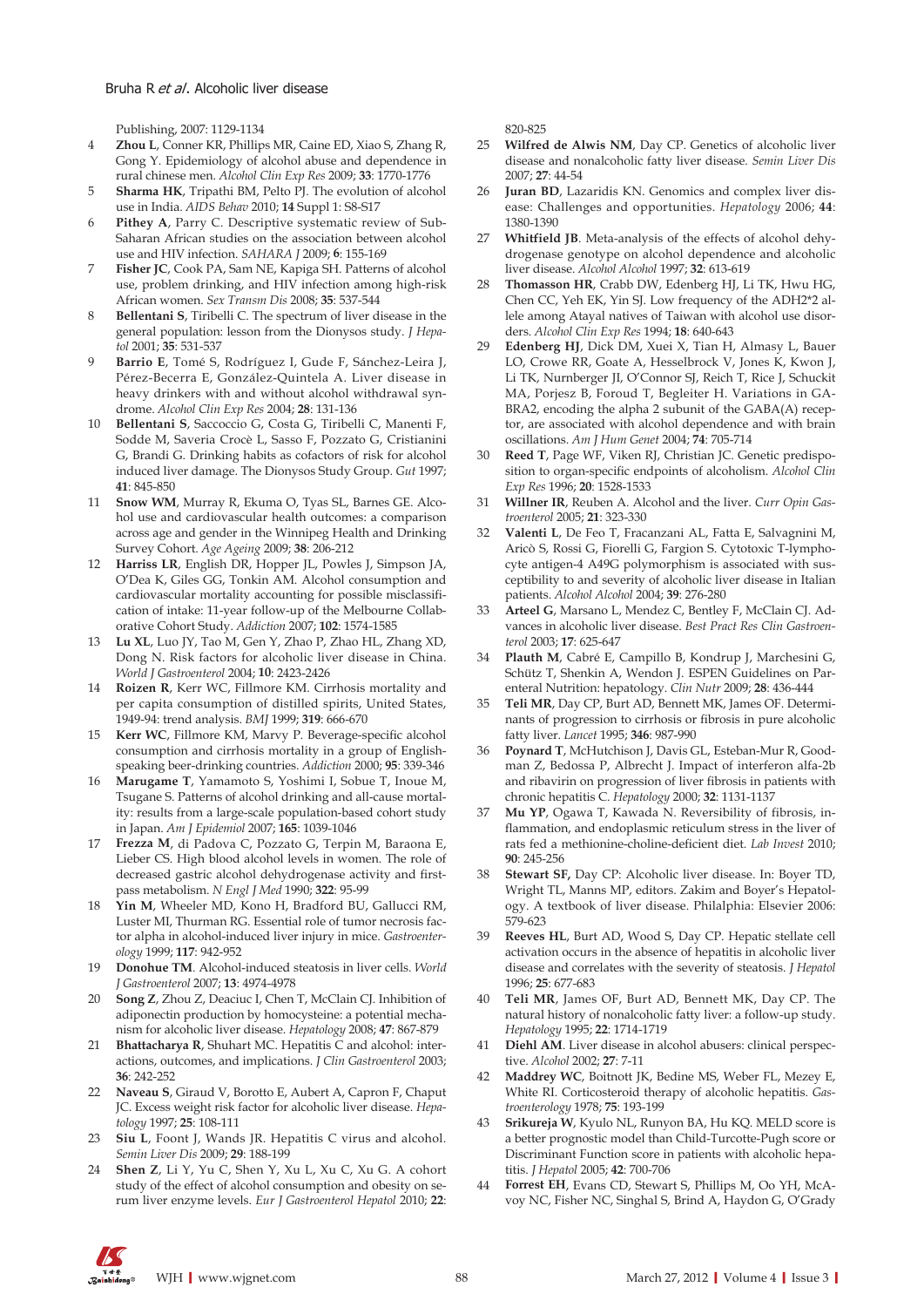J, Day CP, Hayes PC, Murray LS, Morris AJ. Analysis of factors predictive of mortality in alcoholic hepatitis and derivation and validation of the Glasgow alcoholic hepatitis score. *Gut* 2005; **54**: 1174-1179

- 45 **Sebastiani G**. Non-invasive assessment of liver fibrosis in chronic liver diseases: implementation in clinical practice and decisional algorithms. *World J Gastroenterol* 2009; **15**: 2190-2203
- 46 **Yeshua H**, Oren R. Non invasive assessment of liver fibrosis. *Ann Transplant* 2008; **13**: 5-11
- 47 **Willenbring ML**, Massey SH, Gardner MB. Helping patients who drink too much: an evidence-based guide for primary care clinicians. *Am Fam Physician* 2009; **80**: 44-50
- 48 **Bradley KA**, DeBenedetti AF, Volk RJ, Williams EC, Frank D, Kivlahan DR. AUDIT-C as a brief screen for alcohol misuse in primary care. *Alcohol Clin Exp Res* 2007; **31**: 1208-1217
- 49 **Palmer RB**. A review of the use of ethyl glucuronide as a marker for ethanol consumption in forensic and clinical medicine. *Semin Diagn Pathol* 2009; **26**: 18-27
- 50 **Dousa M,** Zima T, Bruha R, Svestka T, Petrtyl J. Sensitivity and specificity of CDT in the evaluation of alcohol abuse in cirrhotic patients. *Gut* 2006; **55**: A307
- 51 **Tsukamoto H**. Conceptual importance of identifying alcoholic liver disease as a lifestyle disease. *J Gastroenterol* 2007; **42**: 603-609
- 52 **Johnson BA**. Update on neuropharmacological treatments for alcoholism: scientific basis and clinical findings. *Biochem Pharmacol* 2008; **75**: 34-56
- 53 **Rösner S**, Hackl-Herrwerth A, Leucht S, Lehert P, Vecchi S, Soyka M. Acamprosate for alcohol dependence. *Cochrane Database Syst Rev* 2010; CD004332
- 54 **Finney JW**, Hahn AC, Moos RH. The effectiveness of inpatient and outpatient treatment for alcohol abuse: the need to focus on mediators and moderators of setting effects. *Addiction* 1996; **91**: 1773-1796; discussion 1773-1796
- 55 **Song BJ**, Moon KH, Olsson NU, Salem N. Prevention of alcoholic fatty liver and mitochondrial dysfunction in the rat by long-chain polyunsaturated fatty acids. *J Hepatol* 2008; **49**: 262-273
- 56 **Tilg H**, Day CP. Management strategies in alcoholic liver disease. *Nat Clin Pract Gastroenterol Hepatol* 2007; **4**: 24-34
- **Powell WJ**, Klatskin G. Duration of survival in patients with Laennec's cirrhosis. Influence of alcohol withdrawal, and possible effects of recent changes in general management of the disease. *Am J Med* 1968; **44**: 406-420
- 58 **Morgan MY**. The prognosis and outcome of alcoholic liver disease. *Alcohol Alcohol Suppl* 1994; **2**: 335-343
- 59 **Bishayee A**, Darvesh AS, Politis T, McGory R. Resveratrol and liver disease: from bench to bedside and community. *Liver Int* 2010; **30**: 1103-1114
- 60 **Alberino F**, Gatta A, Amodio P, Merkel C, Di Pascoli L, Boffo G, Caregaro L. Nutrition and survival in patients with liver cirrhosis. *Nutrition* 2001; **17**: 445-450
- 61 **ASPEN Board of Directors and the Clinical Guidelines Task Force.** Guidelines for the use of parenteral and enteral nutrition in adult and pediatric patients. *JPEN J Parenter Enteral Nutr* 2002; **26**: 1SA-138SA
- 62 **Forrest EH**, Morris AJ, Stewart S, Phillips M, Oo YH, Fisher NC, Haydon G, O'Grady J, Day CP. The Glasgow alcoholic hepatitis score identifies patients who may benefit from corticosteroids. *Gut* 2007; **56**: 1743-1746
- 63 **Rambaldi A**, Saconato HH, Christensen E, Thorlund K, Wetterslev J, Gluud C. Systematic review: glucocorticosteroids for alcoholic hepatitis--a Cochrane Hepato-Biliary Group systematic review with meta-analyses and trial sequential analyses of randomized clinical trials. *Aliment Pharmacol Ther* 2008; **27**: 1167-1178
- 64 **Mathurin P**, O'Grady J, Carithers RL, Phillips M, Louvet A, Mendenhall CL, Ramond MJ, Naveau S, Maddrey WC,

Morgan TR. Corticosteroids improve short-term survival in patients with severe alcoholic hepatitis: meta-analysis of individual patient data. *Gut* 2011; **60**: 255-260

- 65 **Akriviadis E**, Botla R, Briggs W, Han S, Reynolds T, Shakil O. Pentoxifylline improves short-term survival in severe acute alcoholic hepatitis: a double-blind, placebo-controlled trial. *Gastroenterology* 2000; **119**: 1637-1648
- 66 **Arora R**, Kathuria S, Jalandhara N. Acute renal dysfunction in patients with alcoholic hepatitis. *World J Hepatol* 2011; **3**: 121-124
- 67 **De BK**, Gangopadhyay S, Dutta D, Baksi SD, Pani A, Ghosh P. Pentoxifylline versus prednisolone for severe alcoholic hepatitis: a randomized controlled trial. *World J Gastroenterol* 2009; **15**: 1613-1619
- 68 **Whitfield K**, Rambaldi A, Wetterslev J, Gluud C. Pentoxifylline for alcoholic hepatitis. *Cochrane Database Syst Rev* 2009; CD007339
- 69 **Lebrec D**, Thabut D, Oberti F, Perarnau JM, Condat B, Barraud H, Saliba F, Carbonell N, Renard P, Ramond MJ, Moreau R, Poynard T. Pentoxifylline does not decrease short-term mortality but does reduce complications in patients with advanced cirrhosis. *Gastroenterology* 2010; **138**: 1755-1762
- 70 **Amini M**, Runyon BA. Alcoholic hepatitis 2010: a clinician' s guide to diagnosis and therapy. *World J Gastroenterol* 2010; **16**: 4905-4912
- 71 **Braillon A**. Severe alcoholic hepatitis: glucocorticoid saves lives and transplantation is promising. *World J Gastroenterol* 2011; **17**: 2454
- 72 **Naveau S**, Chollet-Martin S, Dharancy S, Mathurin P, Jouet P, Piquet MA, Davion T, Oberti F, Broët P, Emilie D. A doubleblind randomized controlled trial of infliximab associated with prednisolone in acute alcoholic hepatitis. *Hepatology* 2004; **39**: 1390-1397
- Boetticher NC, Peine CJ, Kwo P, Abrams GA, Patel T, Aqel B, Boardman L, Gores GJ, Harmsen WS, McClain CJ, Kamath PS, Shah VH. A randomized, double-blinded, placebocontrolled multicenter trial of etanercept in the treatment of alcoholic hepatitis. *Gastroenterology* 2008; **135**: 1953-1960
- 74 **Lucey MR**, Mathurin P, Morgan TR. Alcoholic hepatitis. *N Engl J Med* 2009; **360**: 2758-2769
- 75 **Halsted CH**. Nutrition and alcoholic liver disease. *Semin Liver Dis* 2004; **24**: 289-304
- 76 **Plank LD**, Gane EJ, Peng S, Muthu C, Mathur S, Gillanders L, McIlroy K, Donaghy AJ, McCall JL. Nocturnal nutritional supplementation improves total body protein status of patients with liver cirrhosis: a randomized 12-month trial. *Hepatology* 2008; **48**: 557-566
- 77 **Kearns PJ**, Young H, Garcia G, Blaschke T, O'Hanlon G, Rinki M, Sucher K, Gregory P. Accelerated improvement of alcoholic liver disease with enteral nutrition. *Gastroenterology* 1992; **102**: 200-205
- 78 **Cabré E**, Rodríguez-Iglesias P, Caballería J, Quer JC, Sánchez-Lombraña JL, Parés A, Papo M, Planas R, Gassull MA. Short- and long-term outcome of severe alcohol-induced hepatitis treated with steroids or enteral nutrition: a multicenter randomized trial. *Hepatology* 2000; **32**: 36-42
- 79 **Plauth M**, Cabré E, Riggio O, Assis-Camilo M, Pirlich M, Kondrup J, Ferenci P, Holm E, Vom Dahl S, Müller MJ, Nolte W. ESPEN Guidelines on Enteral Nutrition: Liver disease. *Clin Nutr* 2006; **25**: 285-294
- 80 **Brůha R**, Petrtýl J, Urbánek P, Svestka T, Kaláb M, Marecek Z. [Long-term pharmacological treatment of portal hypertension]. *Cas Lek Cesk* 2005; **144** Suppl 1: 63-66
- 81 **Orrego H**, Blake JE, Blendis LM, Compton KV, Israel Y. Long-term treatment of alcoholic liver disease with propylthiouracil. *N Engl J Med* 1987; **317**: 1421-1427
- 82 **Morgan TR**, Weiss DG, Nemchausky B, Schiff ER, Anand B, Simon F, Kidao J, Cecil B, Mendenhall CL, Nelson D, Lieber C, Pedrosa M, Jeffers L, Bloor J, Lumeng L, Marsano L, Mc-